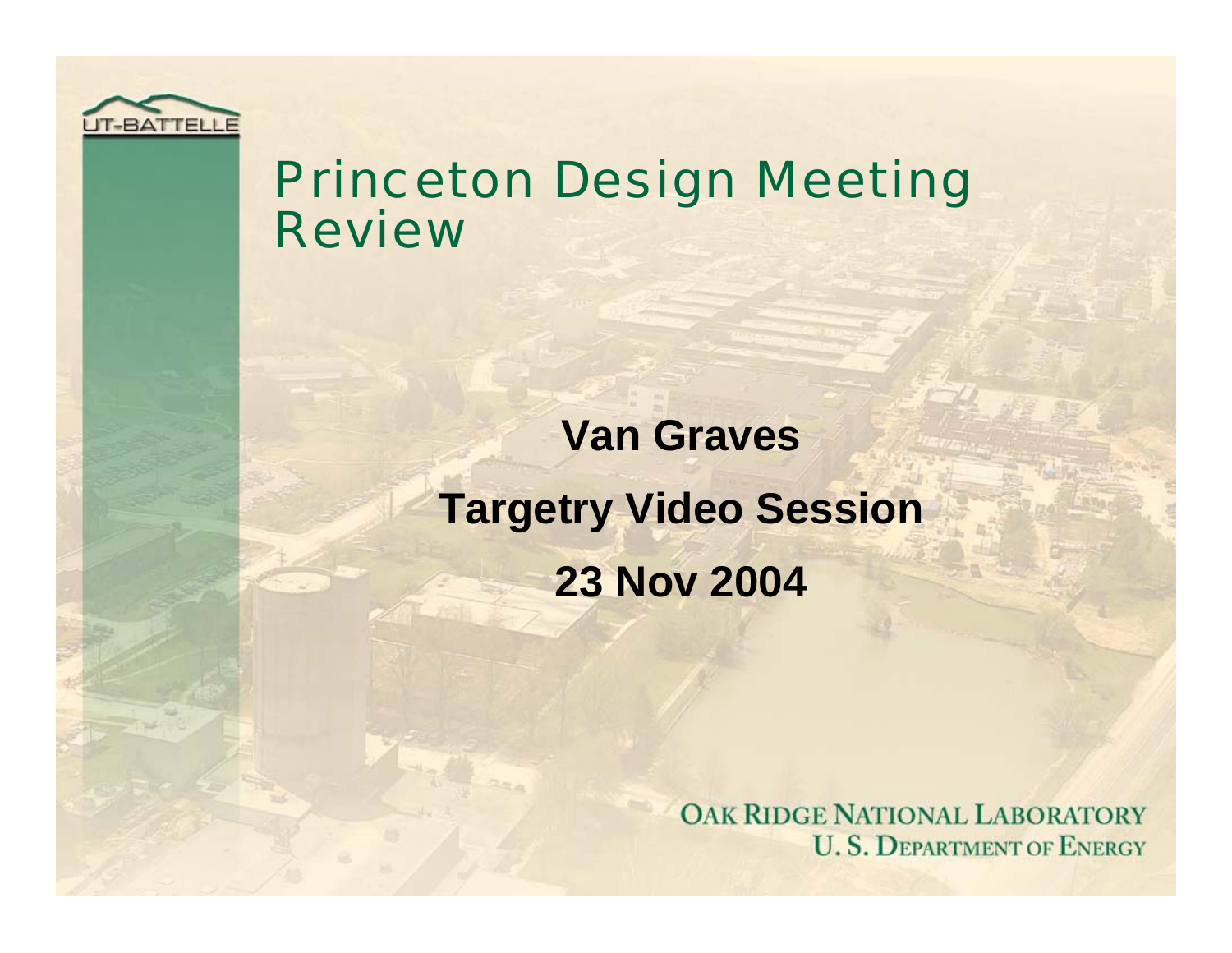# Target Design Collaboration Mtg Princeton Nov 15-16

- **Target Design**
- **Optical Diagnostics**
- **Solenoid/Target Integration**
- **Control System**
- **CERN Facility Issues**
- **Princeton Nozzle/Catcher Tests**

**OAK RIDGE NATIONAL LABORATORY U. S. DEPARTMENT OF ENERGY**

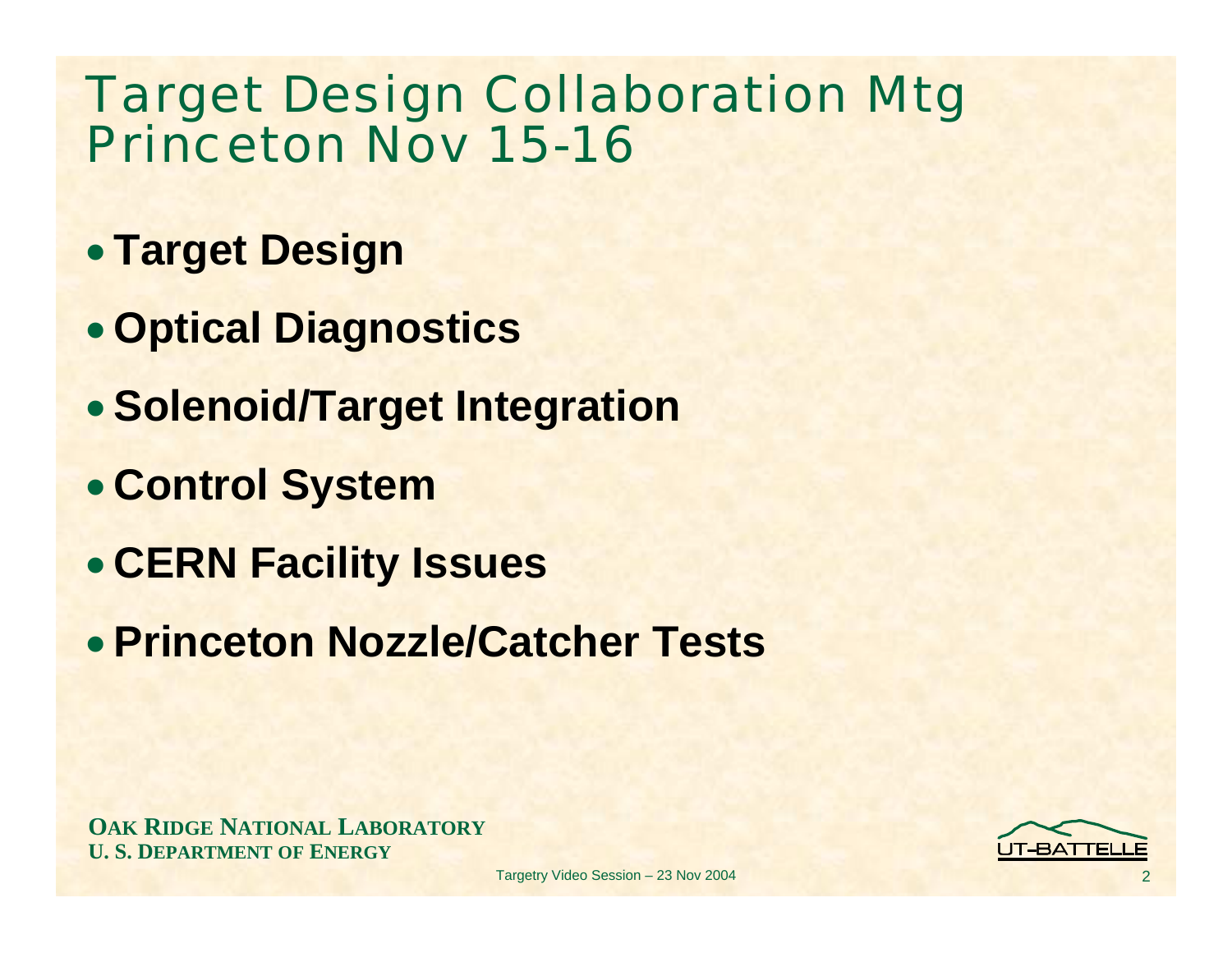# Target System Design

#### • **Hg flow / nozzle becoming design issue**

- **High flow in confined space**
- **Need to incorporate Hg reservoir just upstream of nozzle to minimize pressure drops**
- **Princeton tests should be horizontal to be prototypic of CERN configuration**

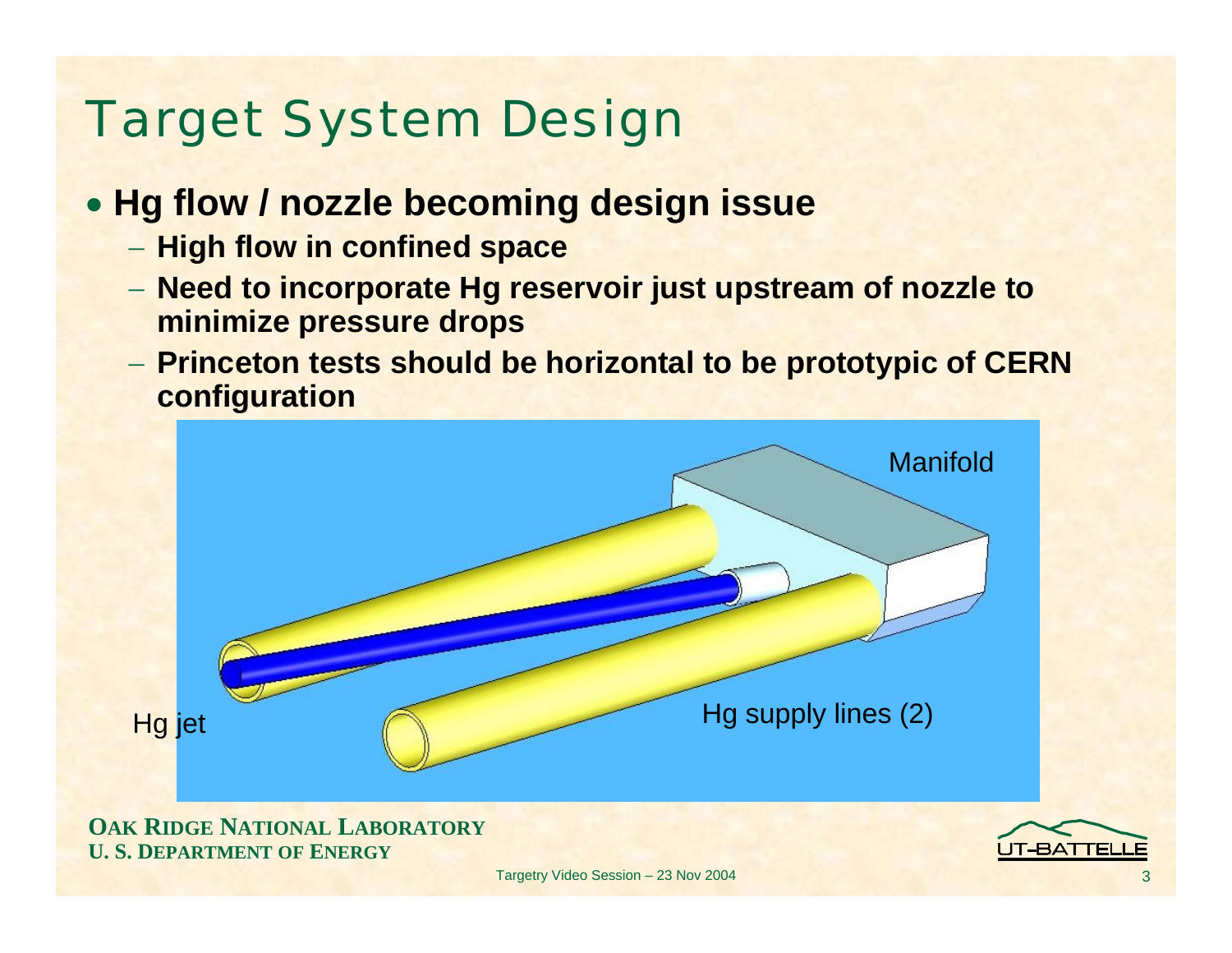# Hg Drainage

- **Minimize potential Hg backwash and spray by providing deflector plate to direct Hg into sump**
- • **Deflector to be fabricated from TiAl6V4 beam window material**
	- **Keep thickness minimal due to proton beam interaction**



**OAK RIDGE NATIONAL LABORATORY U. S. DEPARTMENT OF ENERGY**

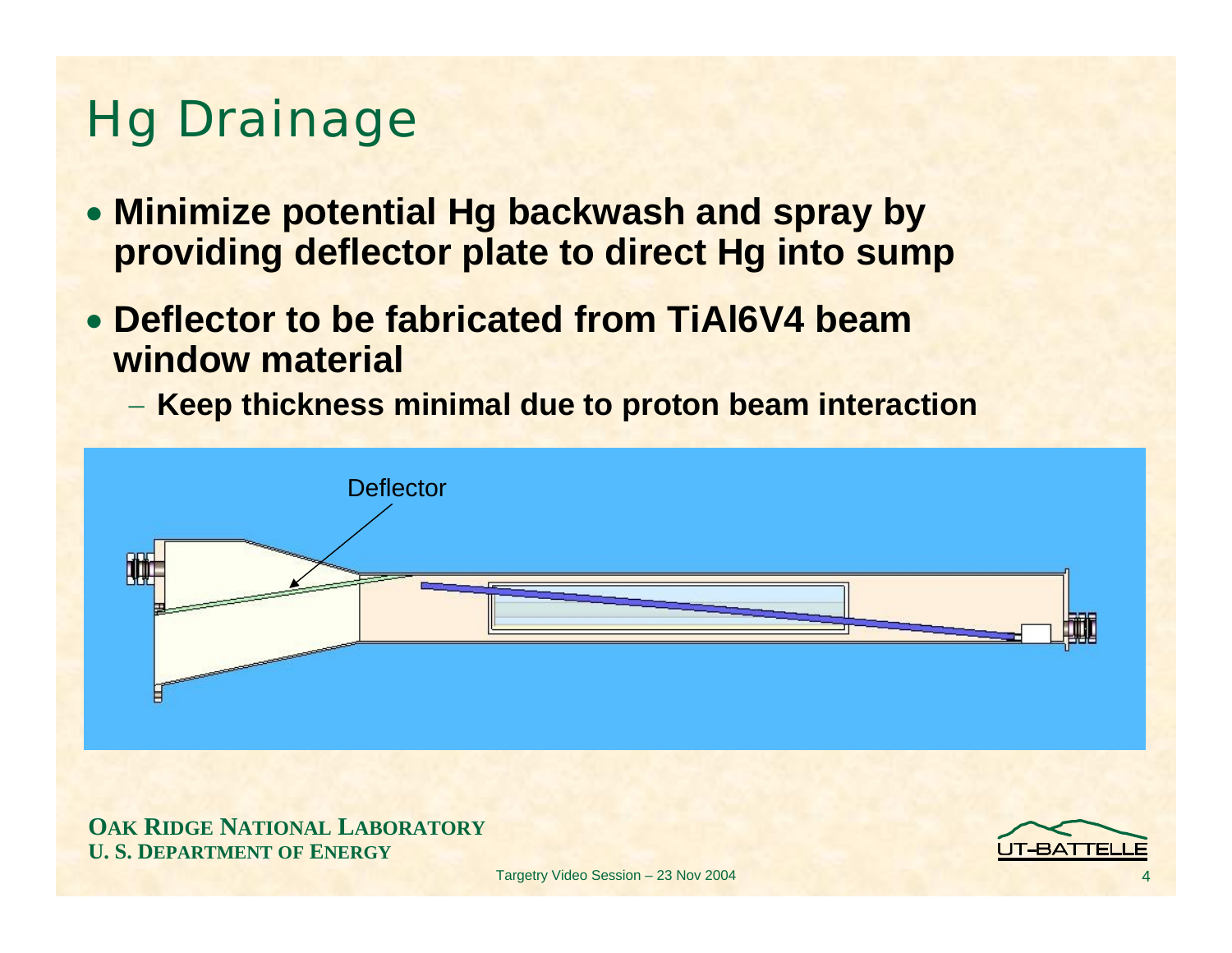## Beam Windows

- **Proton beam windows will be 1 each at primary/secondary entrance/exit**
	- **Image incorrectly shows double windows on primary**



#### **OAK RIDGE NATIONAL LABORATORY U. S. DEPARTMENT OF ENERGY**

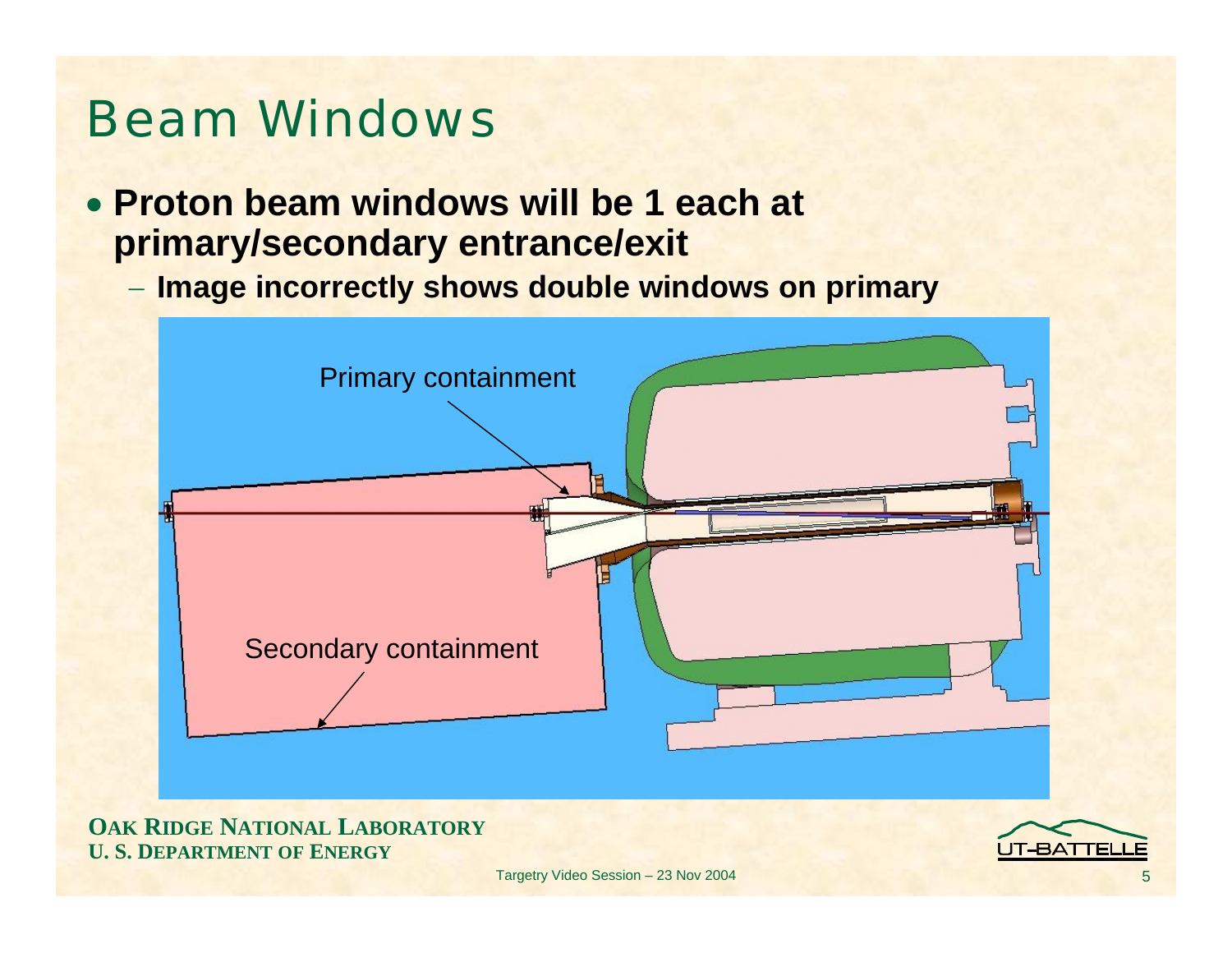# **Other Design Issues**

- **Optical diagnostics based on fiber bundles**
	- − **Back illumination with fiber optic panel**
	- − **Maximize room available for lenses by placing both Hg supply lines on one side of primary with illuminator panel**
- **Assembly will require fiducials on solenoid, secondary entrance/exit windows**
- **Control system yet to be finalized**
	- − **Individual systems can have separate controls, but should be integratable**



**OAK RIDGE NATIONAL LABORATORY U. S. DEPARTMENT OF ENERGY**